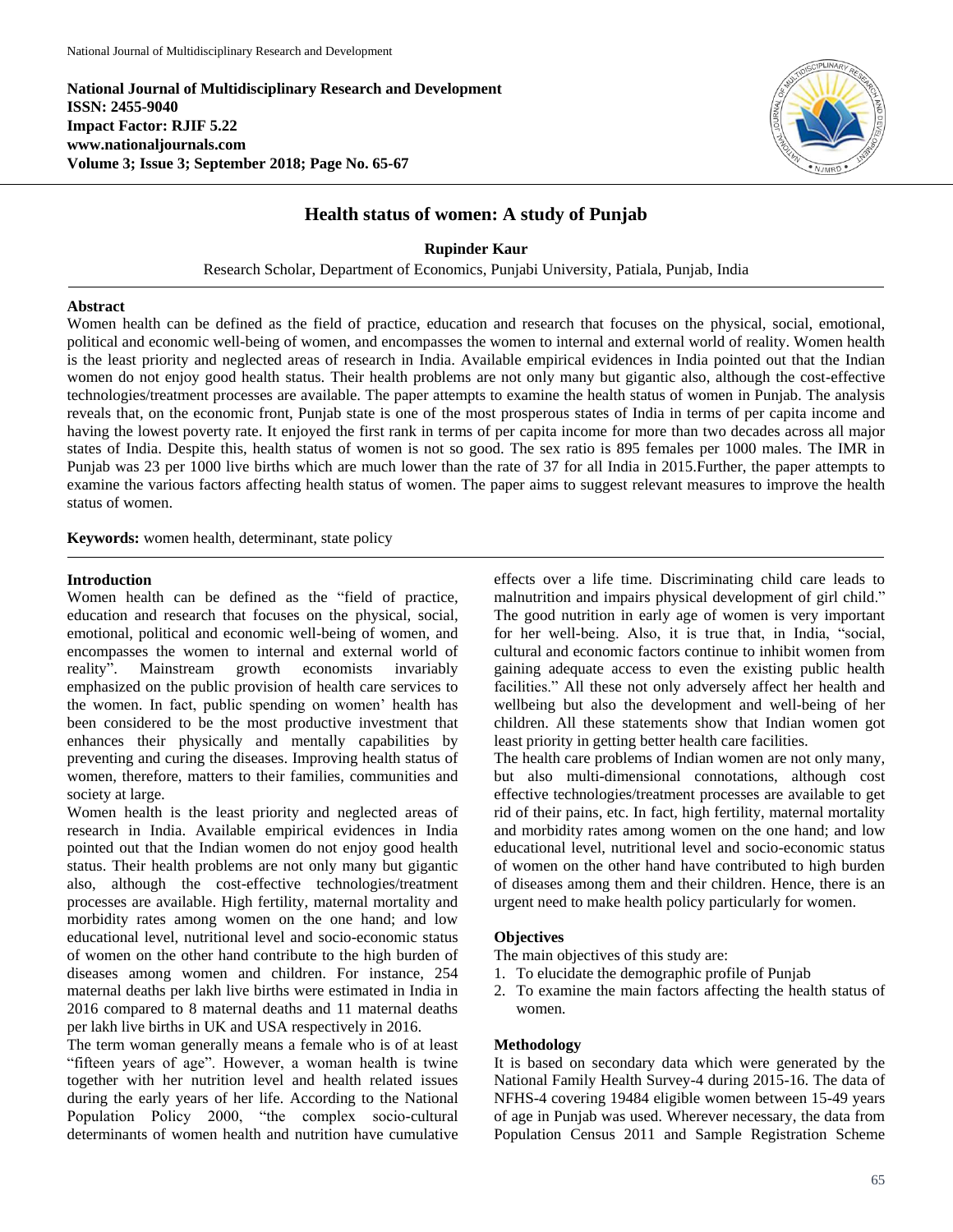(SRS) were also used for comparison with all the India level.

#### **Demographic Profile of Punjab**

According to the Population Census 2011, the total population of Punjab state was 27.7 million persons. The sex ratio is 895 females per 1000 males which is much lower than the all India sex ratio of 940. The decadal growth rate of the state is 13.89 per cent as against the all India level of 17.64 per cent during the decade of 2001-2011. The density of population is 551 persons per square kilometer, much higher that of all India (382). According to SRS, crude birth rate (CBR) for the state was 15.2 and crude death rate (CDR) was 6.7 in 2015. These levels in general are lower than the average rates of the country (CBR =  $20.8$ ; CDR=  $6.5$ ). According to the SRS, the IMR in Punjab was 23 per 1000 live births which are much lower than the rate of 37 for all India in 2015. Literacy rate in Punjab in 2011 was 80.44 per cent for males and 70.73 per cent for females.

## **Health Status of Women in Punjab**

On the economic front, Punjab state is one of the most prosperous states of India in terms of per capita income and having the lowest poverty rate. It enjoyed the first rank in terms of per capita income for more than two decades across all major states of India. Despite this, maternal mortality rates are quite high in the state. The sex ratio has been fairly low and against the females. The sex ratio was 882 females per 1000 males in 1991, 876 in 2001 and 895 in 2011 Malnutrition and anaemia continues to be significant health problems in Punjab among women. Anaemia is significantly higher in urban areas of Punjab than rural areas of Punjab. The other factors which are responsible for female low health status in Punjab are mortality arising out of complications of pregnancy and child birth, lack of medical care, repeated pregnancy, nutritional deficiency, and low age at marriage, illiteracy, practice of female infanticide and feticide, and economic deprivation of females in Punjab.

## **Major Indicators of Women Health**

The main indicators of women health in Punjab are:

## **a) Age at First Marriage and Fertility Level**

Age at first marriage and fertility level of women is considered as one of the vital indicators of women health. According to National Population Policy (2000) "The percentage of girls marrying below 18 years (the legal minimum age at marriage for girls) in this country should be brought to nil by 2010 and that the marriage should take preferably only after attaining 20 years of age".

In Punjab, practice of very early marriage "at the age of 13 years" does not exist. According to NFHS-4, in Punjab "the median age at first marriage is 21.1 years among women age 25-49". There are clear evidences of rising age at marriage in Punjab over the past three decades. Despite this fact, data suggest that only 8.0 per cent of the women aged 20-24 in Punjab are married before reaching minimum age of 18 years, legal age for marriage as set by the "Child Marriage Restraint Act of 1978". The analysis of data on age at marriage in Punjab suggest that illegal child marriages are practiced are still practiced. Social compulsion for marriage of all women at

the right age and as early as possible, is still strong among parents in Punjab. The TFR in Punjab is 1.6 children per women in both urban and rural area, which is a positive sign of improving women health.

## **b) Maternal Health**

One of the most important objectives of the family welfare programme in India is "Promotion of Maternal Health". Safe motherhood is very important for women as well as child health. NFHS-4 provides information on pregnancy complications, antenatal and post-natal care as well as place of delivery and birth attendance in Punjab. Almost 97 percent of women in Punjab received antenatal care for their last birth from a health professional. Urban women are in better condition in receiving antenatal care than rural women in Punjab. Almost all the educated women at least who has completed 10 or more years of schooling and belonged to high status households received antenatal care. Three-fourth of women had three or more antenatal care visits in Punjab.

An overwhelming proportion (91 percent) of births in Punjab take place at health facility and only 10 percent at home. This shows a great improvement in delivery care in Punjab. Institutional births are more common in urban areas and where mothers had received antenatal care and are educated whereas home birth are common in rural areas and where mothers are uneducated and did not received antenatal care. Maternal mortality can be reduced by post natal care and in Punjab majority of women had post natal check-up within two days of delivery.

## **c) Nutritional Status of Women**

Poor nutritional intake of women is co-related with her poor economic status. Nutritional deprivation of women leads to growth problems and high risk of pregnancy such as maternal complications and deaths, low birth weight babies and premature births. Women's employment income and decision making power over the utilization of their income are the key determinants of women health. Available data from Punjab shows that there is evidence of gender bias in food distribution among the children. The nutritional requirements of women are not fully met in the state. It was found that 12 per cent of women are too thin (10.8 per cent in urban areas and 13.5 per cent in rural areas). Only 58 per cent of women had healthy weight for their height.

Under-nutrition among women is very serious problem, particularly among the youngest age group (15-19), among the unmarried, and those belong to low status households and are much higher among the Hindu than among the Muslim women. Overweight and obesity are most common in the older women in urban areas, and those in the highest wealth quintile and are higher among the Sikh. Women belonging to Scheduled Caste have a high prevalence of nutritional deficiency in the state. Nutritional deficiency decreases substantially with the increase in the status of households.

# **d) Major Diseases/illness and Utilization of health care services**

Women are more prone to certain diseases than men. In Punjab, women suffered from number of communicable and chronic diseases. Tuberculosis (TB) is one of major disease